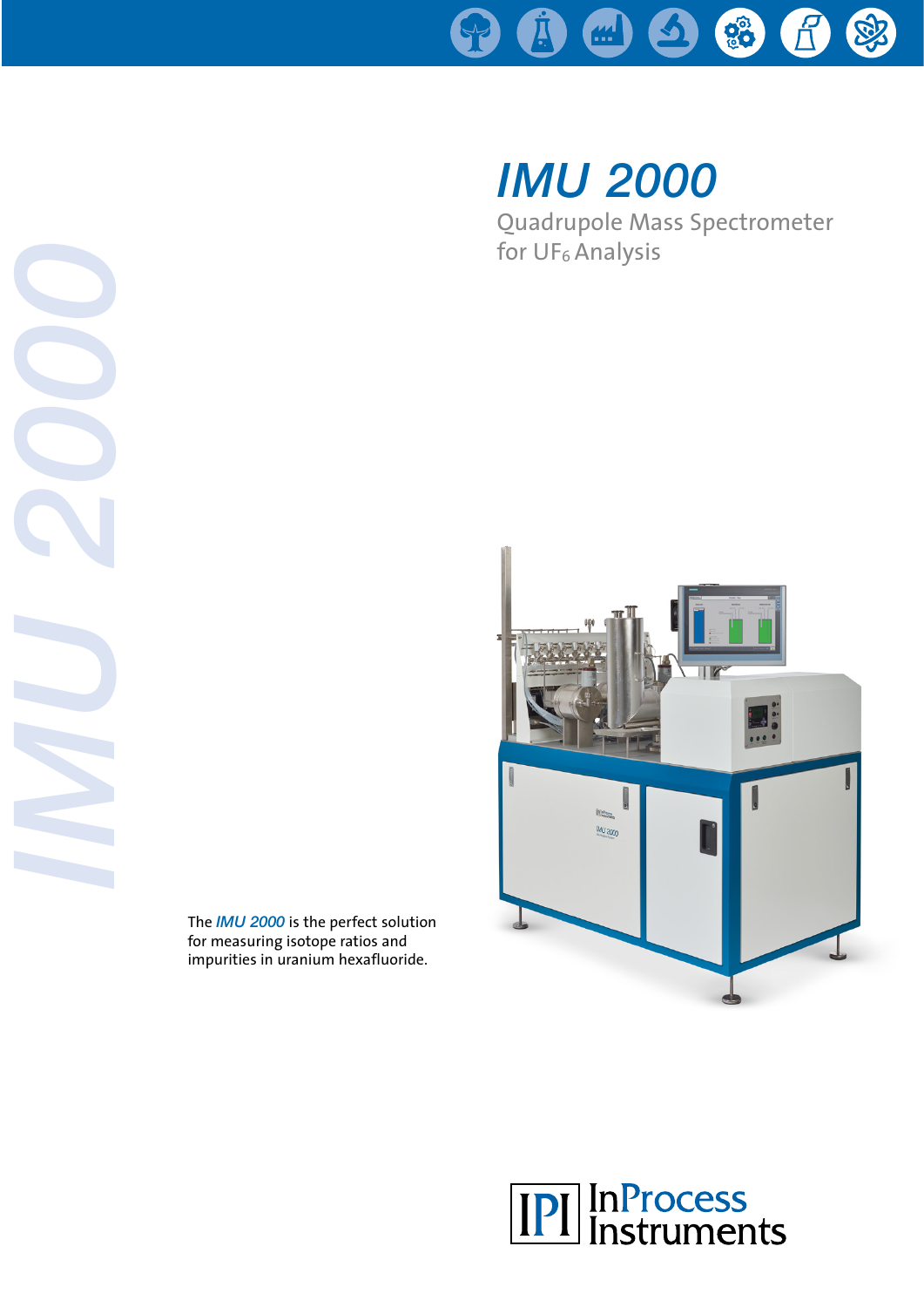## *IMU 2000*

#### **Technical Data**

**Mass Range**

### 1 - 512 amu

**Interfaces** Ethernet to PC, others on request PLC: PROFIBUS, PROFINET, OPC

**Electrical Requirements** Main voltage 115/230 V, 50/60 Hz, single-phase, others on request

**Environment**

Temperature  $+$  15 to 35 °C Rel. humidity < 75 %

#### **Dimensions / Weight (approx.)**

1450 x 920 x 1790 mm (w x d x h) / 500 kg

#### **Details**

**Detector** SEM / Faraday

**Special Ion Source**

Molecular beam inlet Liquid nitrogen trap

#### **Precision**

1 x 10-3 - relative standard deviation of the α-value (α= R1/R2, isotope ratio 235/238 for two different samples)

#### S**ensitivity**

2.5  $\times$  10<sup>-10</sup> A - for <sup>238</sup>UF<sub>5</sub><sup>+</sup> with unit resolution at an inlet pressure of 0.4 mbar

#### **Application Areas**





Special Applications

#### Front view



Top view



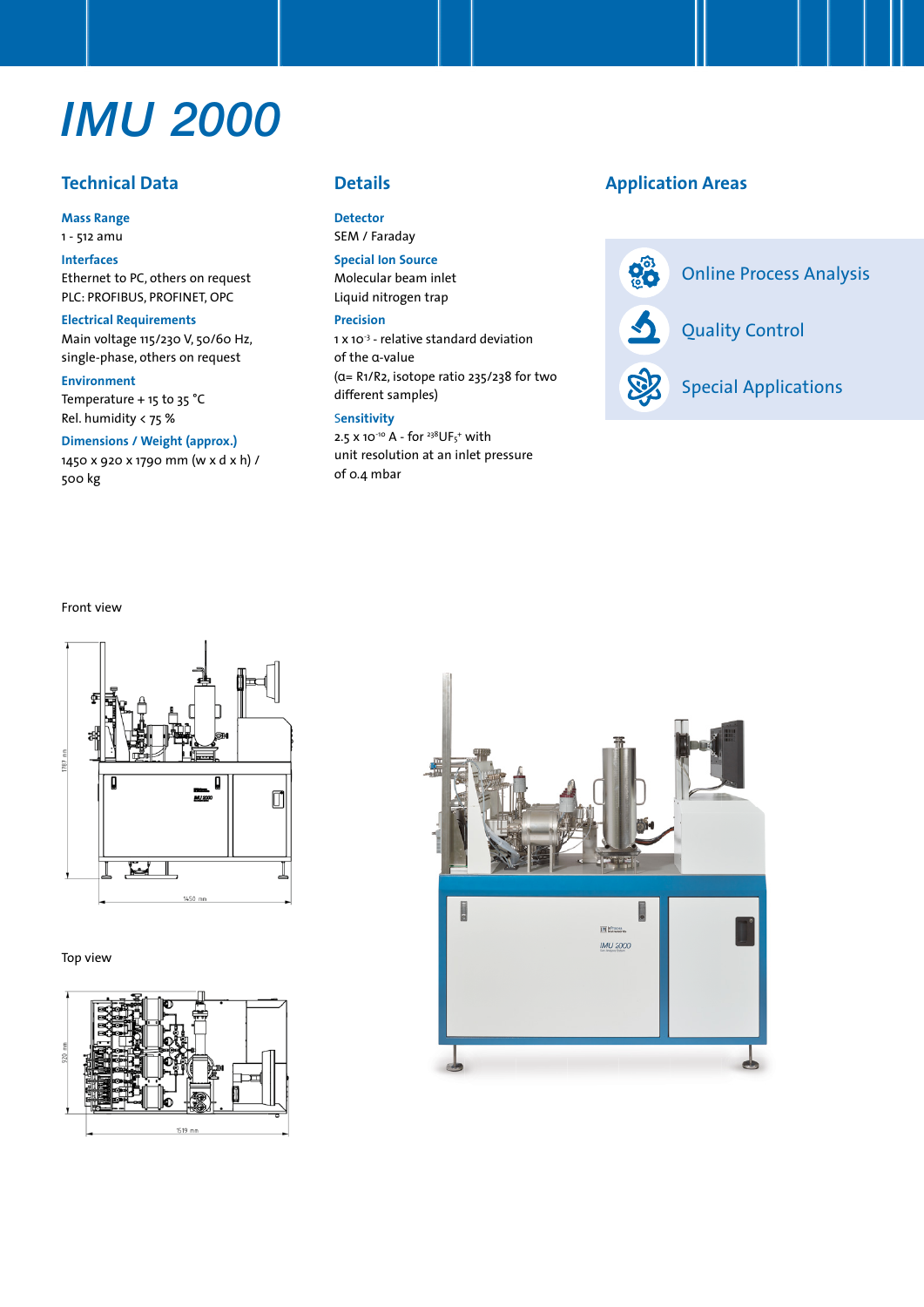

#### **System**

- Computer-controlled quadrupole mass spectrometer for precise isotope analysis
- Patented hyperbolic rod system with digitally controlled RF generator
- SEM with discrete dynodes and integrated Faraday detector
- Windows® based IPI isoWare software for automated calibrations and process gas measurements
- IPI Tune Up for instrument tuning, mass spectra acquisition and visualization



#### **Benefits**

- Routine monitoring of enriched and depleted uranium
- Determination of UF<sub>6</sub> isotope ratios in the process streams Feed, Product and Tail, also for the minor isotopes
- Continuous online measurement of isotope enrichment in the UF $_6$  process stream and manual sample measurement in batch process
- Fully automated calibration and measurement with the IPI isoWare software
- Uncompromising and reliable monitoring of the pumping system and the LN<sub>2</sub> supply
- LN<sub>2</sub> cooling finger at the ion source for highest analytical requirements
- $\cdot$  LN<sub>2</sub> cold trap for the sample material to ensure a safe operation
- Low sample consumption and high availability
- Customized configurations of the entire system on request